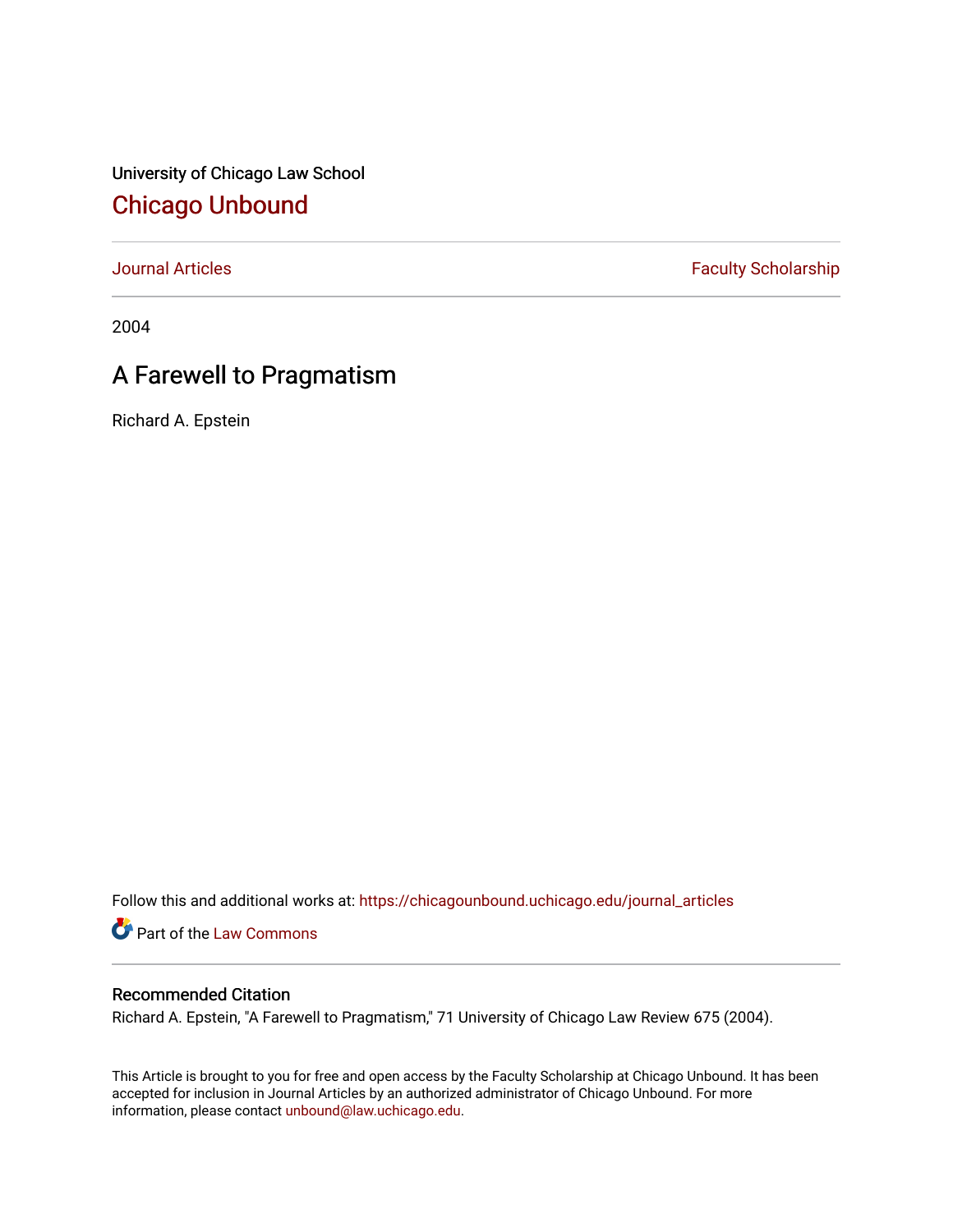## **A Farewell to Pragmatism**

*Richard A. Epsteint*

#### I. CLASSICAL LIBERALISM VERSUS LIBERTARIANISM

The purpose of this brief response is to correct some of the many misconceptions about classical liberalism that have insinuated their way into Richard Posner's *Pragmatic Liberalism versus Classical Liberalism.'* In this iteration, pragmatic liberalism stands only for the modest proposition that one should proceed **"by** pointing out the[] advantages and disadvantages [of his views] and asking the reader to decide whether he believes the former outweigh the latter."<sup>2</sup> That benign formulation leaves little rhetorical space between classical and pragmatic liberalism. **My** stress on *classical* liberalism is articulated in opposition to hard-core libertarian positions that do claim the status of necessary truths, a position that **I** strenuously attacked in *Skepticism and Freedom.* I wrote: **"My** intellectual odyssey has been from a staunch libertarian who distrusted consequentialist explanations to a classical liberal who embraces these explanations." This basic point escapes Posner, who makes the bizarre and incorrect claim that "[o]nly the minuscule Libertarian Party subscribes to something like Epstein's political philosophy."' The Libertarian Party treats taxation as theft, and then never explains how any government is funded.<sup>\*</sup> In contrast, my views line up with the benefit theory of taxation of Locke, Smith, and Hayek, under which the flat tax emerges as a sensible compromise that allows democratic processes to reach revenue targets while minimizing the risks of political favoritism and preju-

**t** James Parker Hall Distinguished Professor of Law, The University of Chicago; Peter and Kirsten Bedford Senior Fellow, the Hoover Institution. Thanks again to Eric Murphy for his research assistance.

**I** Richard A. Posner, Pragmatic Liberalism versus *Classical Liberalism,* 71 U Chi L Rev 659 (2004).

Id at 659.

**<sup>3</sup>**Richard A. Epstein, *Skepticism and Freedom: A Modern Case for Classical Liberalism 7* (Chicago 2003).

<sup>4</sup> Id at vii. Posner mistakenly dates my migration to consequentialism to as late as 1993. Posner, 71 U Chi L Rev at 664 (cited in note 1). By that date it was long complete. See, for example, Richard **A.** Epstein, *Self-Interest and the Constitution,* 37 J Legal Educ 153, 154 (1987).

**<sup>5</sup>** Posner, 71 U Chi L Rev at **668** (cited in note 1).

**<sup>6</sup>** See, for example, Libertarian Party of Georgia, *2003 Libertarian Party of Georgia Platform: Economic Freedom,* online at http://www.lpgeorgia.com/ga/stateparty/platform-II.htm (visited Mar 5,2004).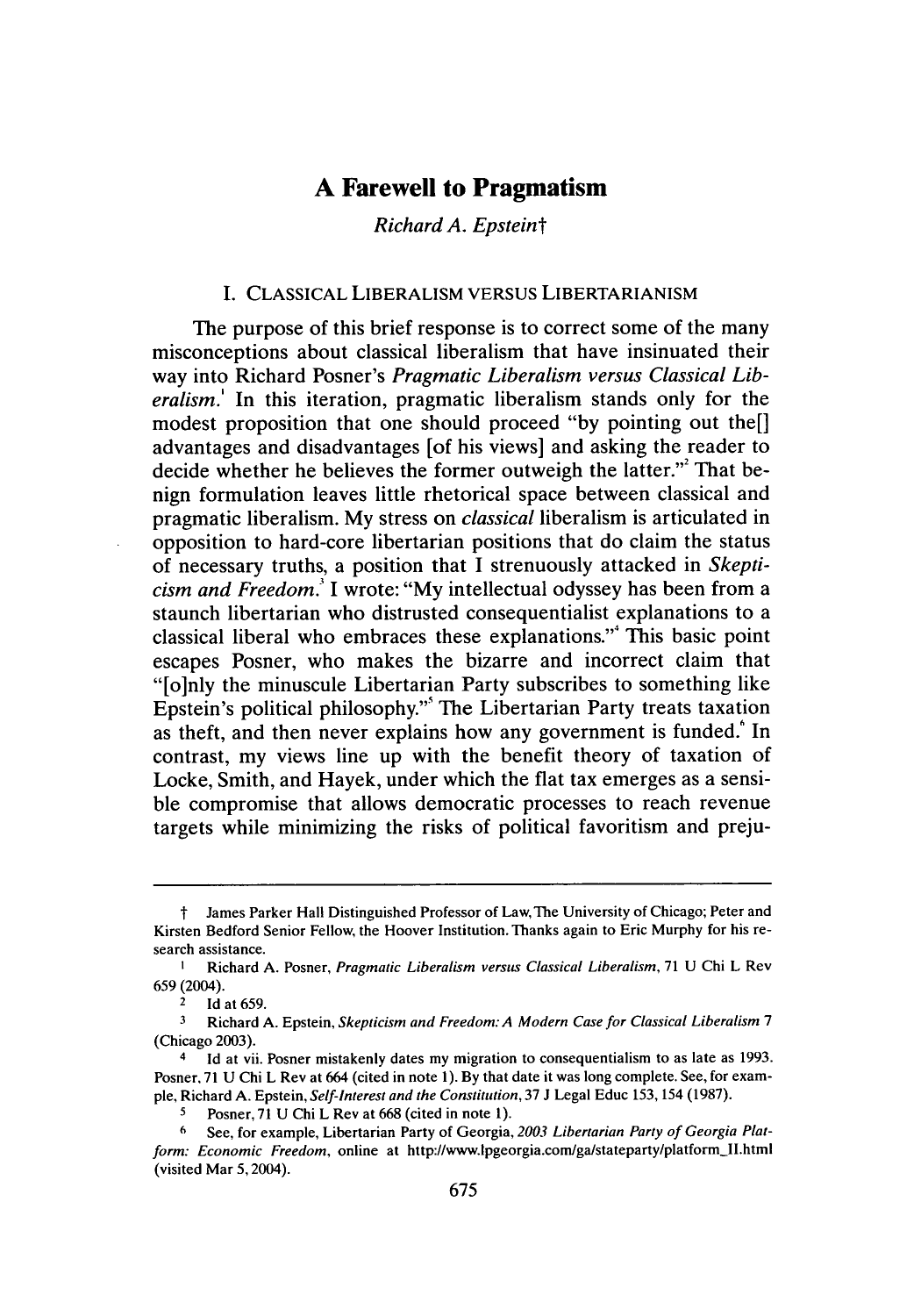dice.<sup>7</sup> Posner compounds his error by saying that "[l]iberalism in Epstein's construal of the term refers not to self-government but to freedom from government regulation."" The libertarian might embrace this position, but the classical liberal cannot. So long as governments spend tax revenues, an ideal system of government must provide both for zones of individual freedom and for collective self-governance over public expenditures to maintain social order and infrastructure. How anyone could conflate these two positions is hard to fathom. Richard Posner cannot refute classical liberalism because he cannot describe either its methodology or its content.

Far from being aridly conceptual, classical liberalism starts with the empirical regularities of human behavior (of which scarcity and limited self-interest are key) in order to identify the legitimate uses of state power. It treats traditional libertarian synthesis not as incorrect, but as incomplete, insofar as this synthesis precludes forced exchanges that permit such institutions as taxation and condemnation. Unlike the hard-core libertarian, the classical liberal is overtly consequentialist in seeking to create social institutions that maximize the overall satisfaction of all their members. The theoretical standard (and, yes, we need some measuring rod *in order* to make pragmatic calculations) takes into account the level of satisfaction of *all* individuals. It then holds, as a *first* approximation, that one set of social institutions is better than a second so long as at least one person in the first is better off than in the second and no one is left worse off in the second than in the first. Even that position falls short of the desired objective because it is silent about the distribution of the surplus created by social improvements. Here, my view remains that state power must seek to divide that gain pro rata among all individuals in order (as with the flat tax) to minimize corrosive interest group politics that undermine democratic institutions.

This position is not intended to "cow" people into accepting alien beliefs and practices on matters of ideology, marriage, religion, and work.<sup>9</sup> It does purport to speak to everyone from Marxists to Muslims in order to persuade them to limit their use of coercion against those who disagree with them, and to ask them to provide arguments that underlie their position. But no one should suppose that it is intended to force devout Muslims to swap the Koran for *The Wealth of Nations."'* Rather, in the kind of philosophical generalization that Posner

**<sup>7</sup>** See generally Richard **A.** Epstein, *Can Anyone Beat the Flat Tax?,* **19** Soc Phil **&** Pol 140, 146-60 (Winter 2002) (arguing that the flat tax works well regardless of whether one supports wealth redistribution).

**<sup>8</sup>** Posner, **71 U** Chi L Rev at **661** (cited in note **1).**

**<sup>9</sup> Id** at 674.

**<sup>&</sup>quot;)** See id at 659.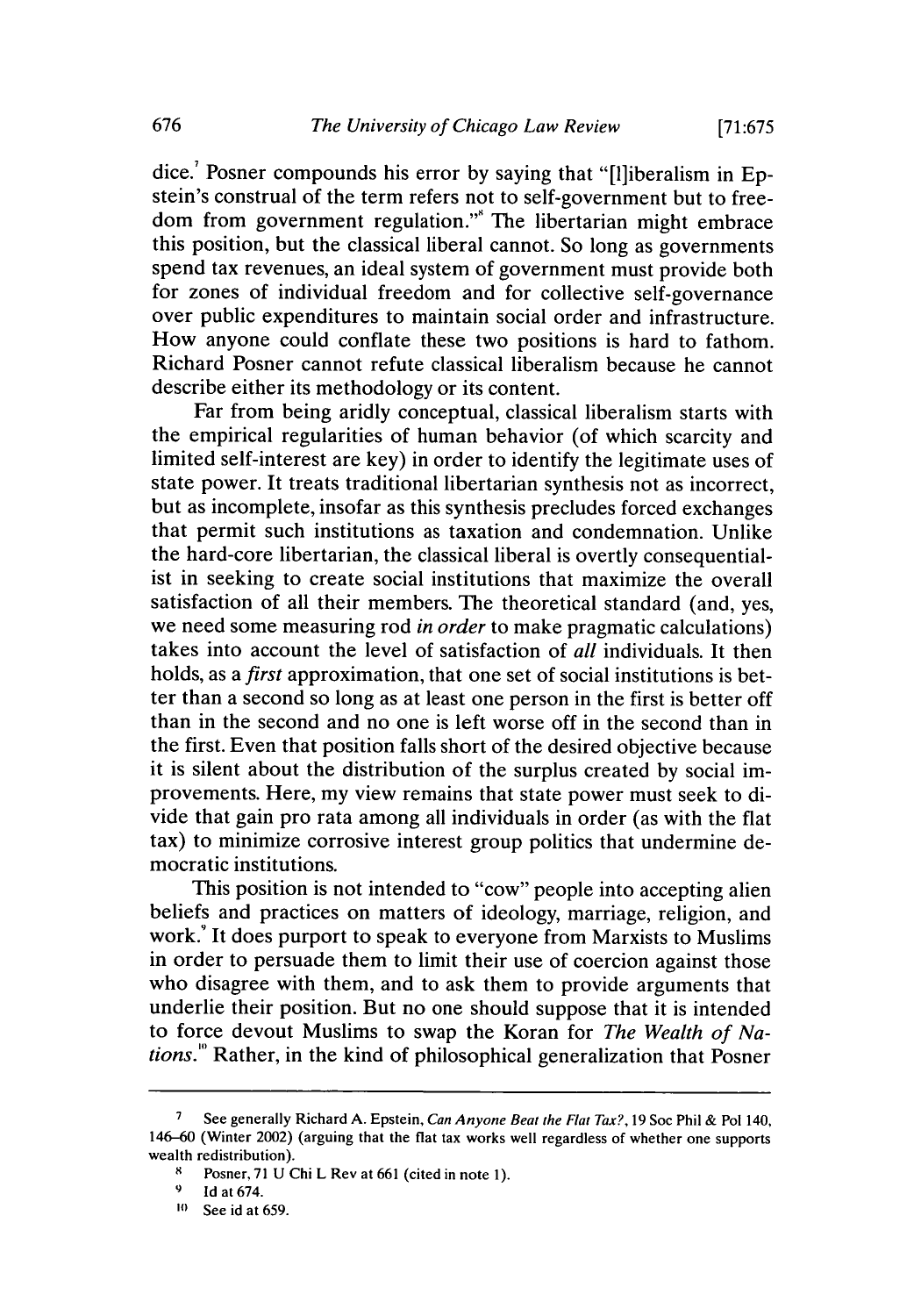deplores but everyone needs, it seeks to maximize the scope of individual choice consistent with the like liberties held by others. The believer cannot kill, maim, or restrict the civil liberties of the infidel, just as the infidel cannot do the same to the believer. Thus, classical liberalism explains when coercion may be properly directed by an organized state against any of its members without their consent. Posner, alas, refuses to address that question for he conceives of political debate as directed solely to the hearts and minds of his readers. He never tells us what should be done when persuasion fails and one person seeks to kill others who offend his beliefs. Does the pragmatist allow the unpersuadable holdout to wreak havoc?

The classical liberal answer contains two parts. First, neither side should be allowed to use force against the other simply because of a fundamental and unbridgeable disagreement in outlook. Thus, when the rubber hits the road, the mutual renunciation of force between different persons dominates the Hobbesian world of the war of all against all. Second, when state coercion is used, it should be directed to make all persons *better off* than before. Obviously, that goal cannot be achieved if state power is used to reform the individual's tastes and preferences. But it can, and should, be satisfied to overcome problems of coordination, as in the creation of public goods or the management of common pool assets, when state power blocks the degenerative outcomes of the standard prisoner's dilemma game.

I see nothing that confines this general approach to the United States or to advanced Western democracies. The program is capable of application and implementation, if only one cared to do it, in any society, regardless of its level of wealth or the peculiar customs and histories of its populations. The program here is not Utopian as Posner charges." It does not require the implementation of dewy-eyed legislative schemes, the creation of a new bureaucracy, or massive amounts of redistribution within or across national borders. It lends no aid and comfort to grotesque public initiatives (such as, for example, the "No Child Left Behind" Act") that wreak havoc on the very institutions that they are intended to strengthen. Classical liberalism only requires a major cutback in social legislation with a consequent reduction in levels of taxation and regulation. Indeed, this approach works *better* in diverse societies than in homogenous ones. If all individuals have (roughly) the same preference schedules, any uniform public good would have uniform benefits for all members of society, so that it becomes easier to decide whether each person benefits on net from the collective initiative. Homogenous societies can sustain a higher level

**I1** Seeidat661.

**<sup>12</sup>**Pub L No **107-110,115** Stat 1425 (2002).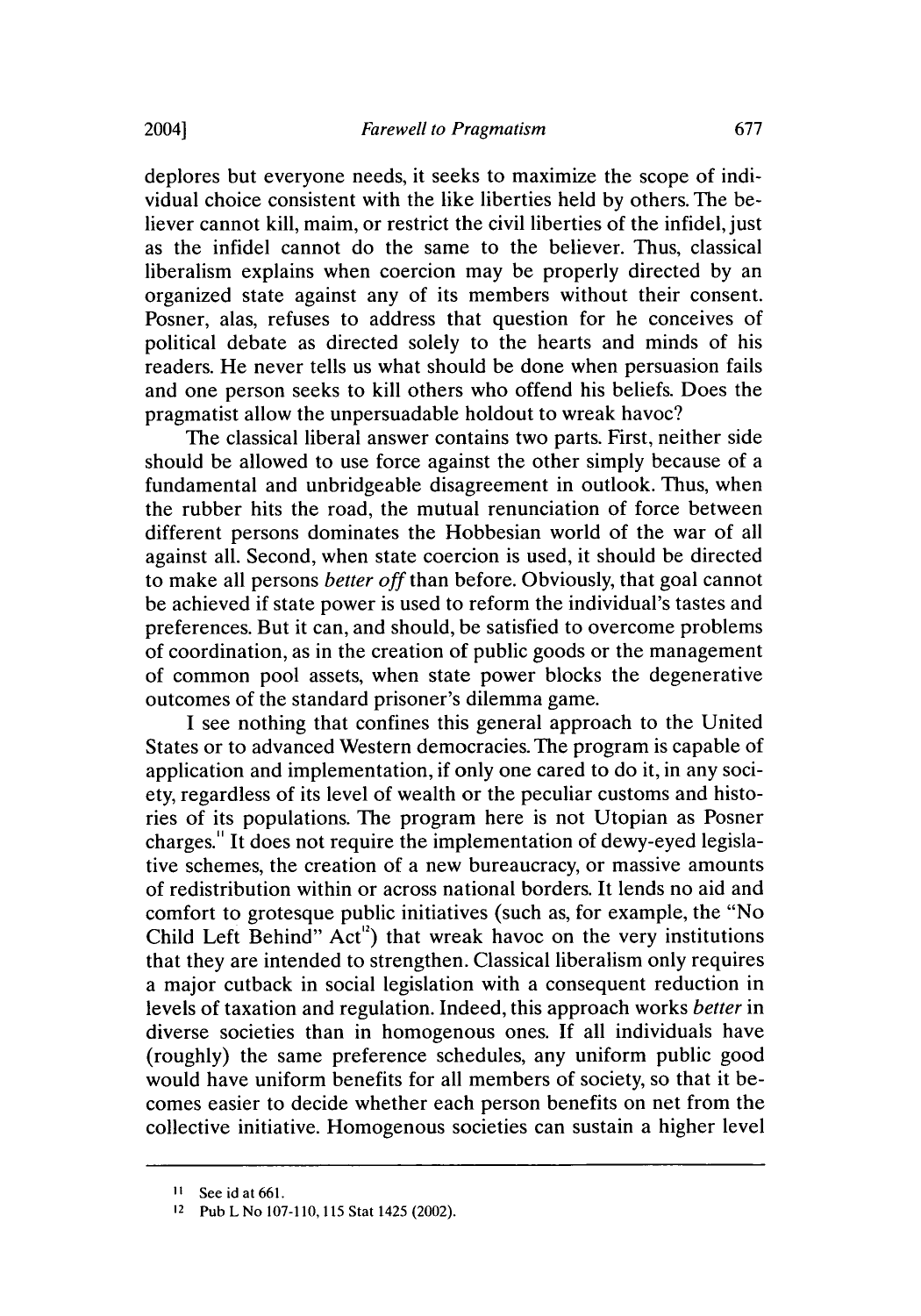of collective control than diverse societies in which one person's public good is more likely to count as another's public bad. The classical liberal framework should enable people to work together-or to go their separate ways.

This set of concerns is not an attack on democracy, nor, as Posner asserts, is it only "weakly supportive" of it." At one level, in parliamentary democracies, it could be read as a plea to legislators to exercise self-restraint. At another, in the United States, it argues that a constitutional democracy that imposes meaningful limitations on state power will outperform a democracy in which voting majorities are free to plunder minorities. The bulwarks of freedom of speech and private property are parts of the overall scheme. The first without the second, however, will prove unavailing, as the following example suggests. Imagine a small community with nine plots of land arrayed on a tic-tac-toe grid. The eight outer boxes each have a single family home built on it, and the public deliberates on whether the last owner should be able to build a similar home on his own land. At the outset, each of the eight outer owners values his home at \$10,000, and the center owner values his land for building purposes at \$2,500. The unrestrained democratic process with full and free debate could easily allow the eight outside owners to restrict the ninth's use of his land, that is, not allow him to build. The process of free debate lowers the costs of their coalition. Each of the eight gains \$100 by preventing the ninth from building, increasing their land value to \$10,100 each, while the ninth loses \$2000 in land value and is left with only \$500. The question is whether this result is better than one which treats the restriction on development as tantamount to a taking of a partial interest in the land, such that the other eight must tax themselves to cover the losses that their decision inflicts on the hapless ninth.

I can see no reason why they should not be required to take the ninth's loss into account. Unless the compensation is forthcoming, the eight will act so long as their gains exceed the costs of organizing the winning coalition; the huge losses to the loser will be ignored. Putting the constitutional requirement in place *improves* the level of deliberation by forcing the dominant coalition to consider all the consequences of its own actions. Now the deliberation of the dominant coalition will be directed to *social* costs and benefits, which would both restrict *and* pay if the benefits to each were \$300 instead of \$100. The scheme is subject to endless permutations, but in none does public deliberation without property protection against confiscation outperform a system that protects both.

**<sup>13</sup>**Posner, **71 U** Chi L Rev at **661** (cited in note **1).**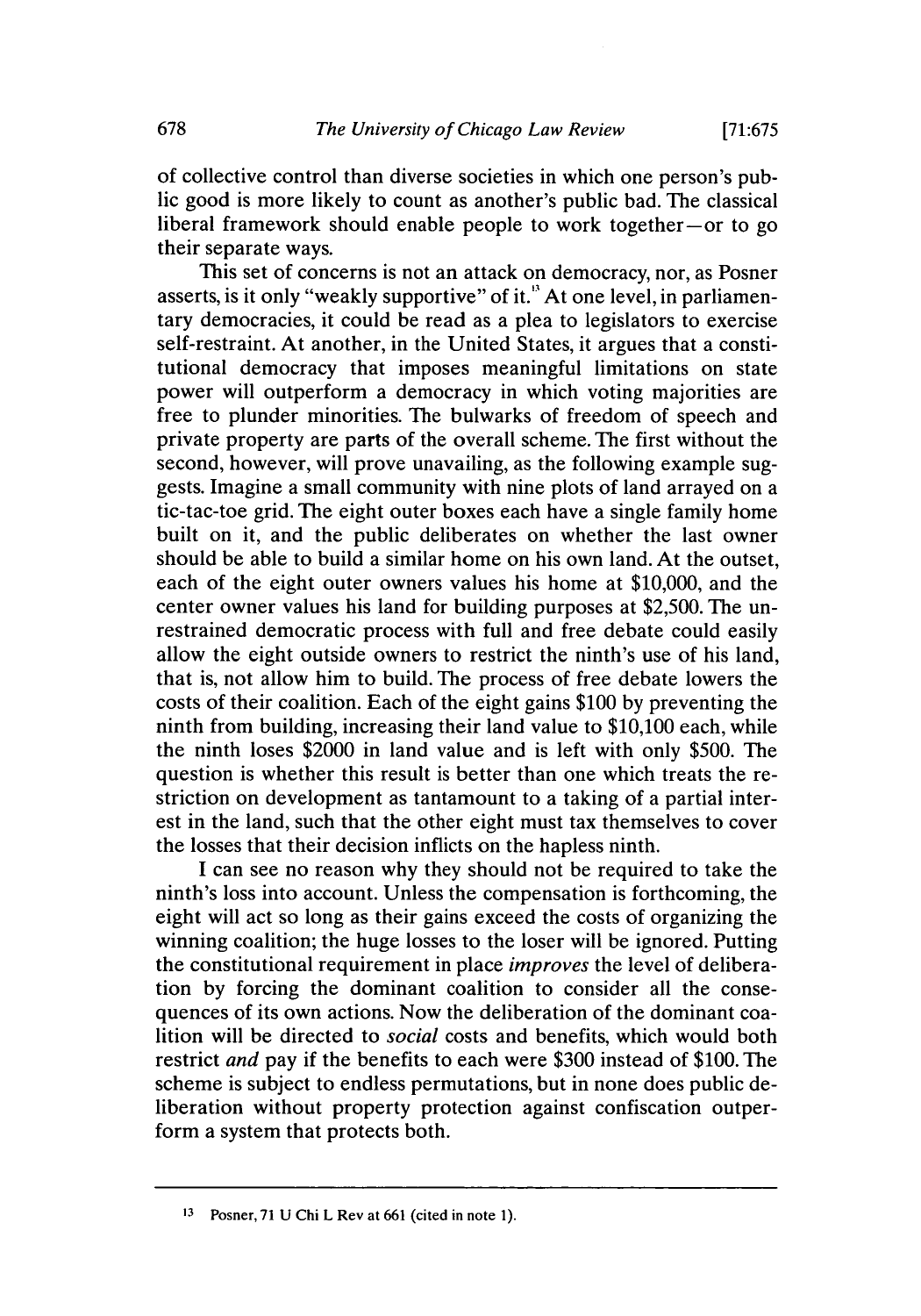All of this is not to make, as Posner misleadingly suggests, "freedom of contract the supreme constitutional principle."'4 Rather, as the basic theory suggests, classical liberalism only precludes the low "rational basis" level of scrutiny, but fully permits (as the hard-line libertarian does not) the state to regulate contract to control against externalities and common pool problems. On this view, the decision in *Lochner v New York"* is correct because the maximum hours legislation that it struck down produced a transfer in wealth (from nonunion to union firms) no different from that in the land use example set out above. Of course, a nation could survive as a democracy if this decision is wrongly decided, but it will do better on both political and economic grounds if it pushes forward with the constitutional protection of both political and economic freedom. Does anyone think that any "harm" done by *Lochner* comes within a country mile of that done by *Plessy v Ferguson?"* The latter *sustained* segregation in transportation, schools, and marriage on the strength of a broad definition of the police power, illustrating the ugliness that can infect an unconstrained democratic process, which, for what it is worth, systematically binds disenfranchised groups. We can condemn *Plessy* because it inverts the relationship between individual rights and democratic practices. The classical liberal tradition starts with a set of individual rights that is fully justified on institutional terms. It then asks how political institutions can be put into place in order to secure these rights against private violence without exposing them to the perhaps greater peril of public force. Posner's uncritical commitment to democratic outcomes guards against the first risk, but simultaneously opens societies up not only to the horrors of the American South, but also the far greater horrors of Nazi Germany and other nations that have practiced systematic extermination. Why anyone would want to be a quasiapologist of such odious policies on the strength of a flimsy pragmatism is a mystery that Posner will have to carry to his grave. To everyone else in the world, it is not just a simple matter that *our* ears don't like Osama bin Laden." As the worldwide outpouring of sympathy and remembrance this past September l1th reminds us, all neutral parties on this issue (and by no means on all others) were lined up on our side. But for Posner the only question is whether that view "could be proved correct in a debate with bin Laden."" No way. That argument is no better than one in the domestic front which says that we could not prove murder was wrong to the killer who maintained to the

**<sup>14</sup>** Id.

**<sup>15</sup>** 198 US 45 (1905).

**<sup>16</sup>** 163 US 537 (1896).

**<sup>17</sup>** See Posner, **71 U** Chi L Rev at **668** (cited in note **1).**

**<sup>18</sup> Id.**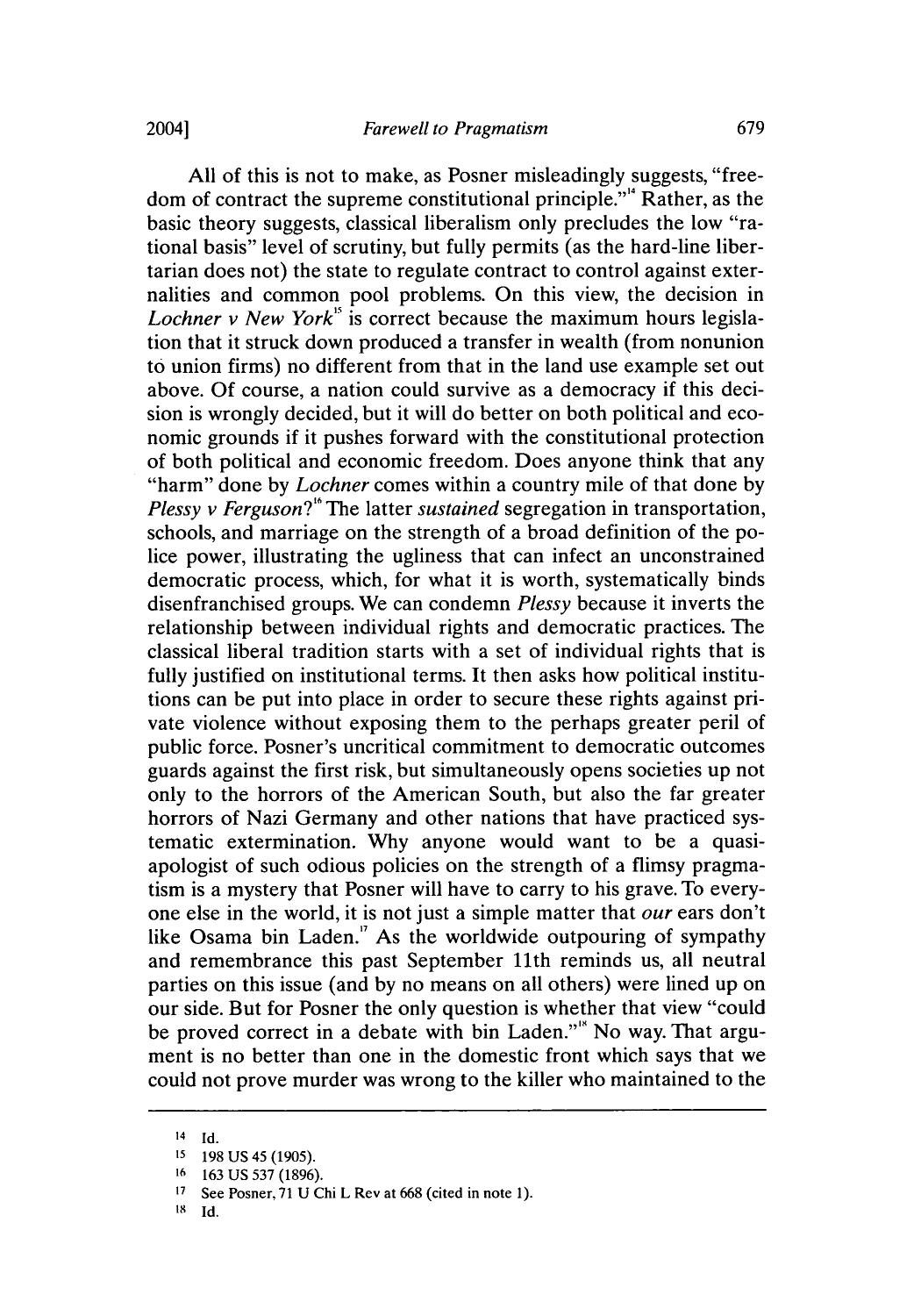contrary. After all, what sounds rights to *our* ears might not sound right to *his.* The man who is a moral skeptic *between* groups has no way to deny skepticism *within* groups. Each person becomes the (pragmatic) judge of the propriety of his own actions. It is not hard to isolate the defect in so toxic an approach. Proof in moral argument does not require logical inconsistency. Nor does a single holdout defeat the conclusion. My son Benjamin, aged 22, upon hearing Posner's views, tersely observed that if Posner ventured these views in any bar in New York City, he would be bloodied within the hour. That is not the reaction that an everyday pragmatist hopes to receive from a neutral audience.

#### II. CAUSATION AND CORRECTIVE JUSTICE

The question thus remains as to why Posner is so tone-deaf on matters of political theory. In part, I think that the answer lies in his overall impatience with conceptual work in legal and philosophical arenas. That dismissive attitude is revealed in his treatment<sup> $"$ </sup> of my earlier writings on causation and corrective justice, much of which was written from a perspective that was more libertarian than classical liberal.<sup>20</sup> I think that the systematic errors of the libertarian approach do not manifest themselves in cases of small-number interactions, because no forced exchange improves on the social outcomes that the corrective justice theory supplies, at least until we get to large-number nuisance cases, when the balance of convenience shifts.<sup>21</sup> It is hard to detect the differences between the two approaches when their outcomes so strongly overlap.

Posner's conceptual errors stem less from the evolution of my position, and more from his "pragmatic" rejection of all conceptual analysis. Here I shall point to only two errors in his exposition. First, on causation he claims that statements of causation "typically" follow rather than precede ascription of responsibility. "We say that the arsonist caused the fire, rather than the match or the oxygen in the air, because we want to make the arsonist legally responsible."" Even if we ignore his impermissible use of the royal "we," ascriptivism is long dead as a theory of meaning" because once the inversion is demanded,

<sup>&</sup>lt;sup>19</sup> See id at 662-64.

<sup>&</sup>lt;sup>20</sup> See Richard A. Epstein, *A Theory of Strict Liability*, 2 J Legal Stud 151 (1973).

<sup>&</sup>lt;sup>21</sup> See Richard A. Epstein, *Nuisance Law: Corrective Justice and Its Utilitarian Constraints,* 

<sup>8</sup> J Legal Stud 49,75-76 (1979).

 $22$  Posner, 71 U Chi L Rev at 662 (cited in note 1).

**<sup>23</sup>** See, for example, Peter Geach. *Ascriptivism.69* Philosophical Rev 221,224 (1960) (arguing that "to ascribe an act to an agent is a causal description of the act"); George Pitcher, *Hart on Action and Responsibility,* 69 Philosophical Rev 226 (1960) (arguing against Hart's thesis that when one says "Smith hit her," one is both stating the fact that Smith hit her and ascribing responsibility to Smith).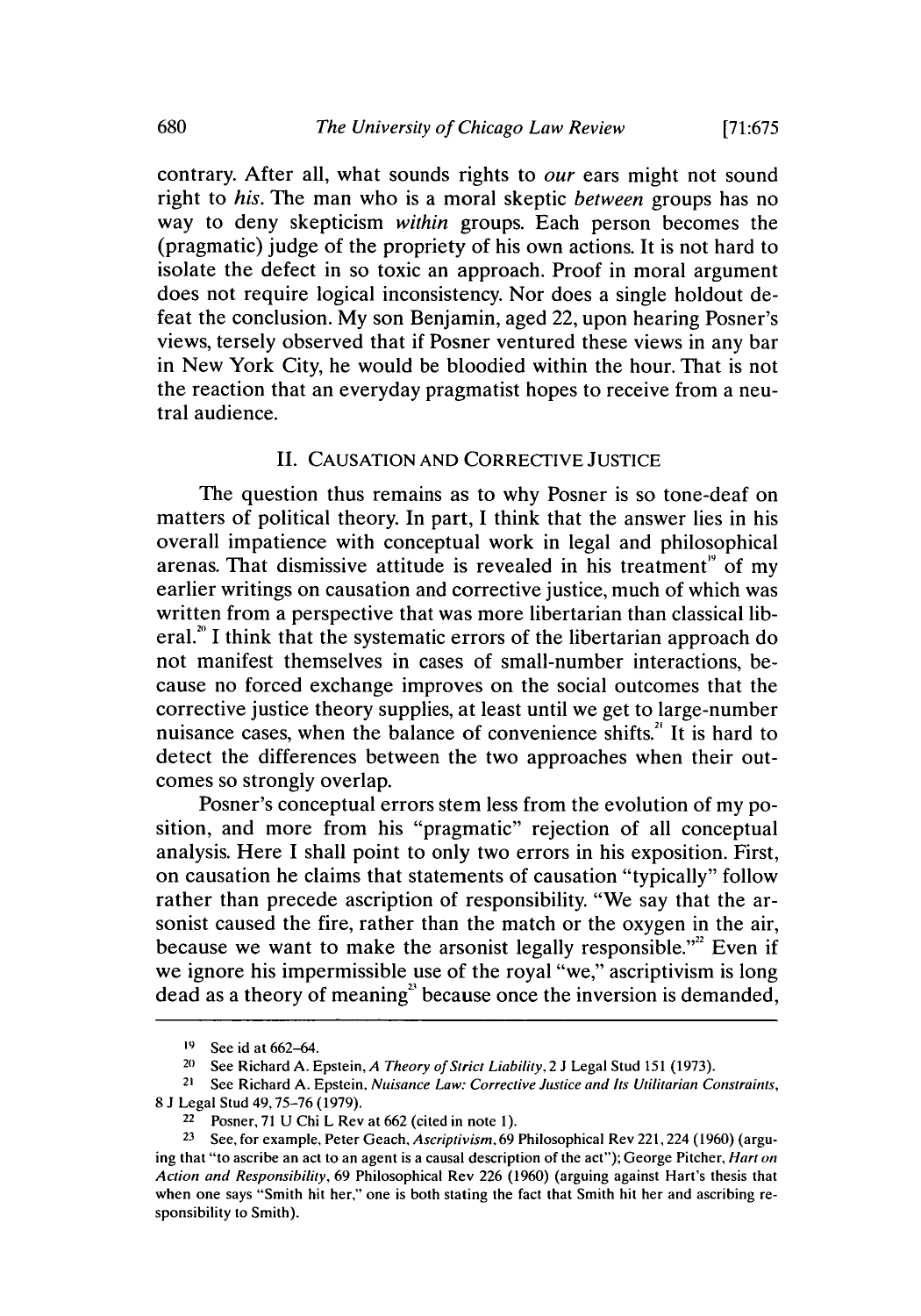it offers no independent explanation as to why this defendant is in fact an arsonist or why anyone would want to hold him responsible. The standard definition of arson is the willful destruction of the property of another by fire without justification or excuse." The causation question has to be faced in order to explain the role of natural events and third-party actions on the causal equation. If one person sets a fire that a second person fans until it reaches a third person's house, who committed the bad act and why? The cases on this matter are legion and often get the analysis wrong." Posner does not offer a clue on how to determine what outcomes count as a consequence of a particular act. My early analysis of causation goes a long way to answer this question even if, standing alone, it is not the only building block needed to formulate a comprehensive political theory.

Posner is every bit as wrong in his views on corrective justice. He starts with the undisputed position that rectification requires the defendant's wrongful action against the plaintiff, but he blunders badly in thinking that wrongfulness requires the presence of negligence or intention and, therefore, precludes use of a theory of strict liability.<sup>26</sup> The first point is that negligence and intention themselves do not establish the conclusive wrongfulness of any act. Negligence may be excused and intentional harms could be excused or justified. Thus, the full statement of responsibility requires the introduction of a wide range of defenses (trespass by plaintiff, self-defense, assumption of risk, etc.) before deciding that any particular action is wrongful. At this point, the method of presumptions" offers a systematic way to begin: the causation of harm (that is, the use of force and analogous methods) to the person or property of another states a valid prima facie case which then invites a full range of defenses first for accidental and then (after the replication) for deliberate harms. The organization is much crisper than the contemporary system that lumps together discrete issues under a reasonableness umbrella. The hard work pays off with a legal system that is easier to articulate and implement than the negligence system with its multi-factored tests of reasonableness whose complexity makes it vulnerable to a functional attack.

Posner's failure to work his way through these conceptual issues forces him to pay a high price for his political theory. Since he thinks that no conception of rights and duties is worth the powder required

<sup>24</sup>**See Model** Penal Code **§** 220.1 **(Proposed** Official **Draft 1962).**

**<sup>25</sup>** See, for example, Ryan v New York Central Railroad, **35** NY 210,212 **(1866)** (refusing to allow damages due to remoteness because "[tihat a building upon which sparks and cinders fall should be destroyed or seriously injured, must be expected, but that the fire should spread and other buildings be consumed is not a necessary or a usual result").

**<sup>26</sup>**See Posner, **71 U** Chi L Rev at **663** (cited in note **1).**

**<sup>27</sup>** Epstein, Skepticism and Freedom at **91-96** (cited in note **3).**